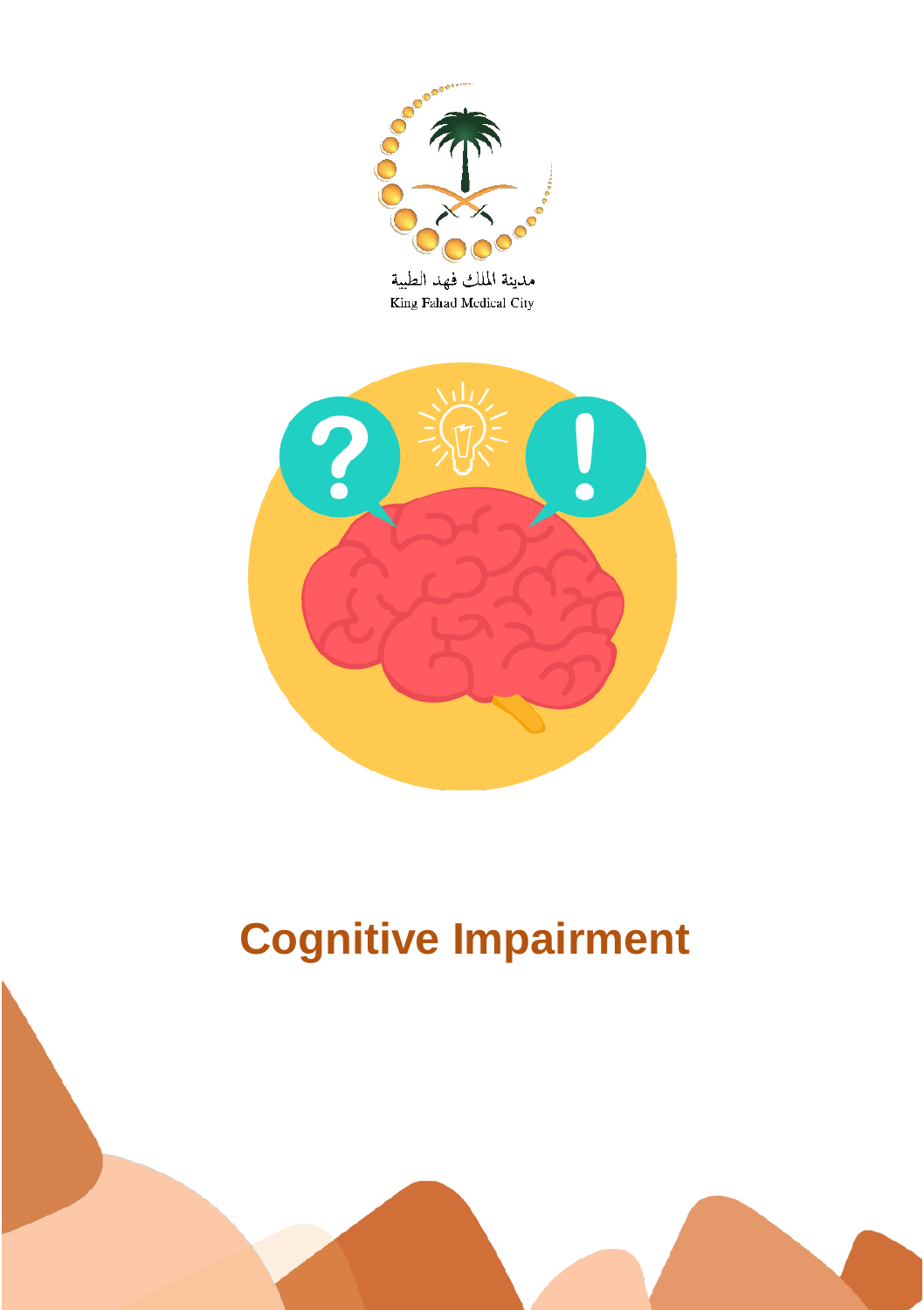## **What is Cognition?**

Difficulty with any aspect of communication that is affected by disruption of cognition.

Some examples of cognitive processes include:



- Problems in these areas can affect verbal and nonverbal communication. For instance, speaking, listening, reading, writing, and pragmatic (social interaction) skills may be affected negatively.

- Problems with cognitive-communication can affect activities of daily living, and academic and work performance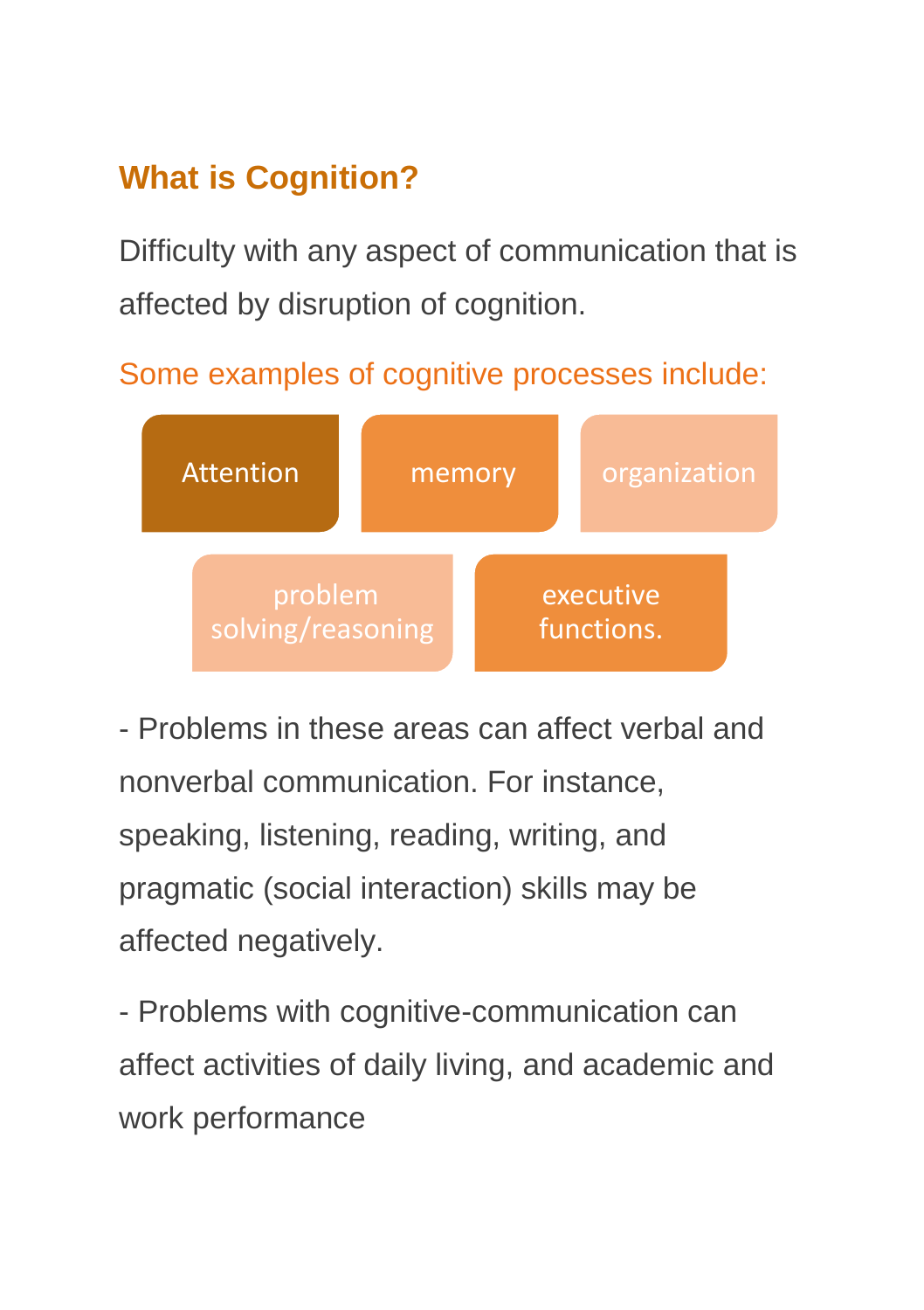#### **Who can be affected?**

**Children or adults who have experienced:**

- Congenital diseases and syndromes.
- Traumatic brain injury.
- •Genetic disorders.
- Low oxygen levels at birth.
- Brain tumors.

### **Who Can Help?**

Visit your local Speech-Language Pathologist to help you in identifying, assessing, intervening, and counselling. Allowing with providing collaborative team work with other disciplinarians (e.g. teachers) for the benefit of the individual.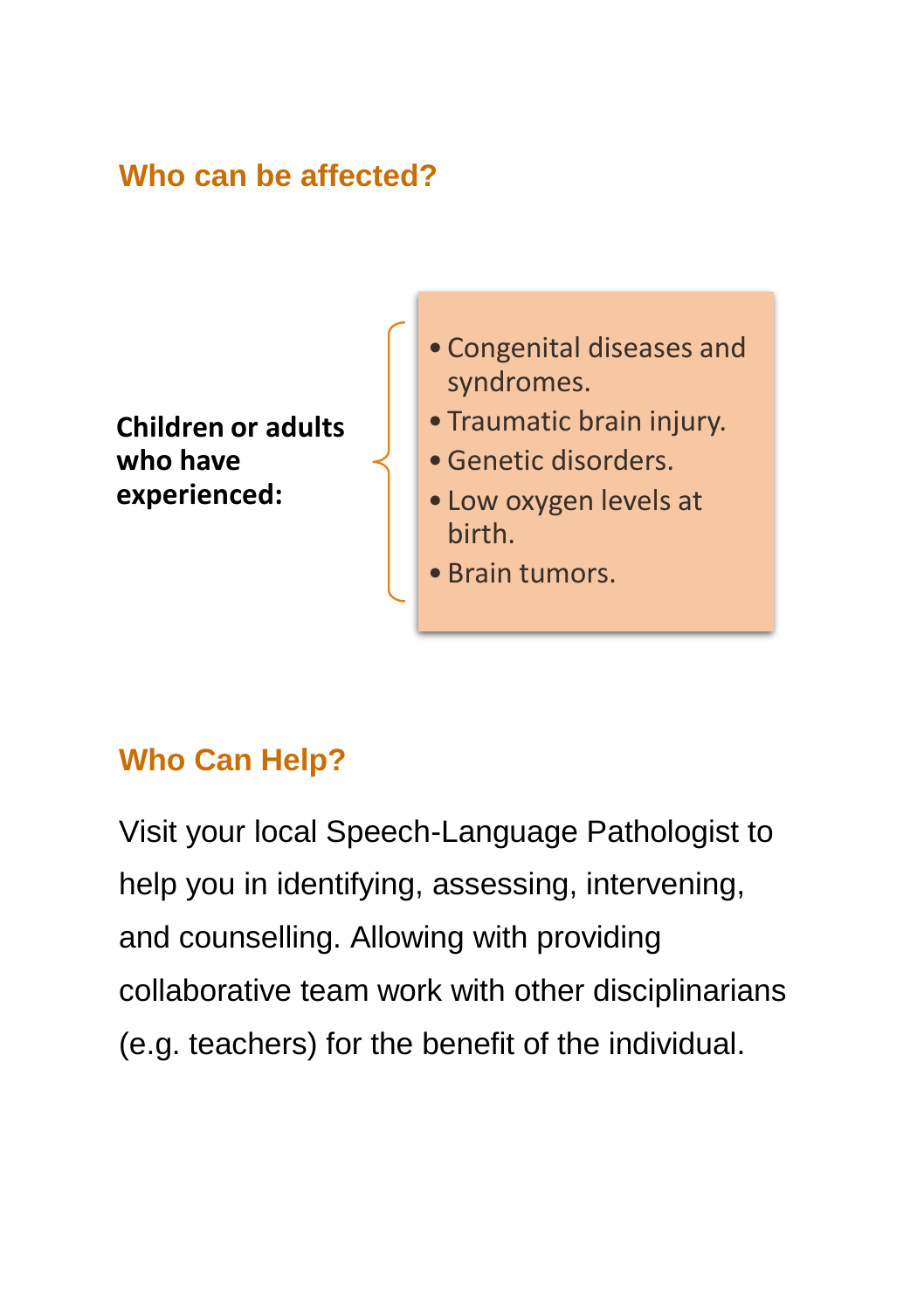**Effect on Behavior and Language:**

### **Aspect of Cognition**: **Attention**

#### **Effect on Behavior**

- Short attention span; distractible.
- Weak concentration

#### **Effect on Language**

- Decreased auditory comprehension.
- Confused/inappropriate language.
- Poor topic maintenance

## **Aspect of Cognition**: **Perception** interpreting sensory information

- Field neglect.
- Poor visual/auditory judgment.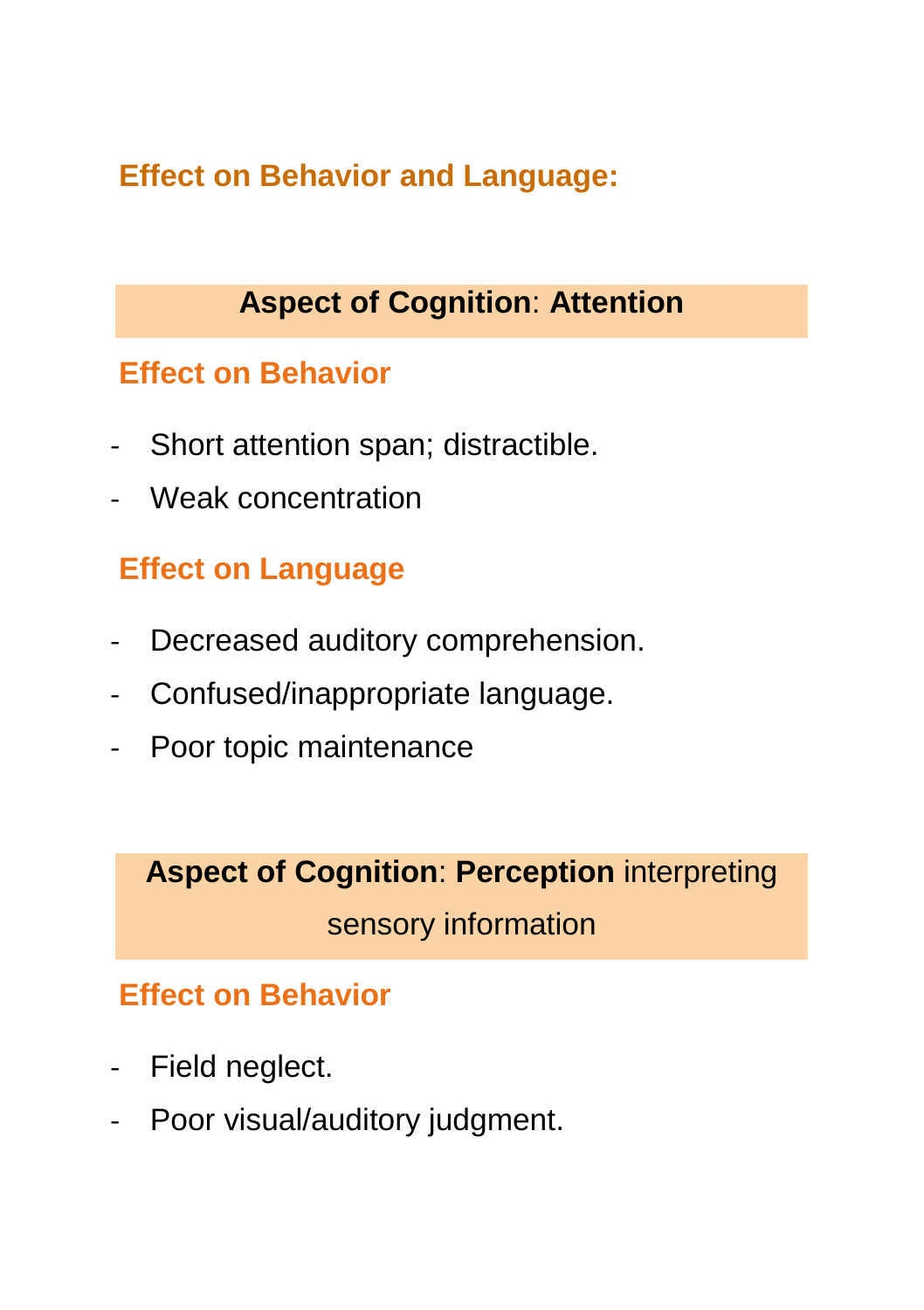- Spatial disorganization.
- Impaired focus.

- Reading difficulty.
- Writing difficulty.
- Poor comprehension of facial/intonation cues.

#### **Aspect of Cognition**: **Memory and Learning;**

- **Encoding:** recognizing, interpreting and formulating information.
- **Storage:** retaining information over time.
- **Retrieval:** transfer of information from longterm memory to consciousness

- Memory problems.
- Inability or inefficiency in learning new material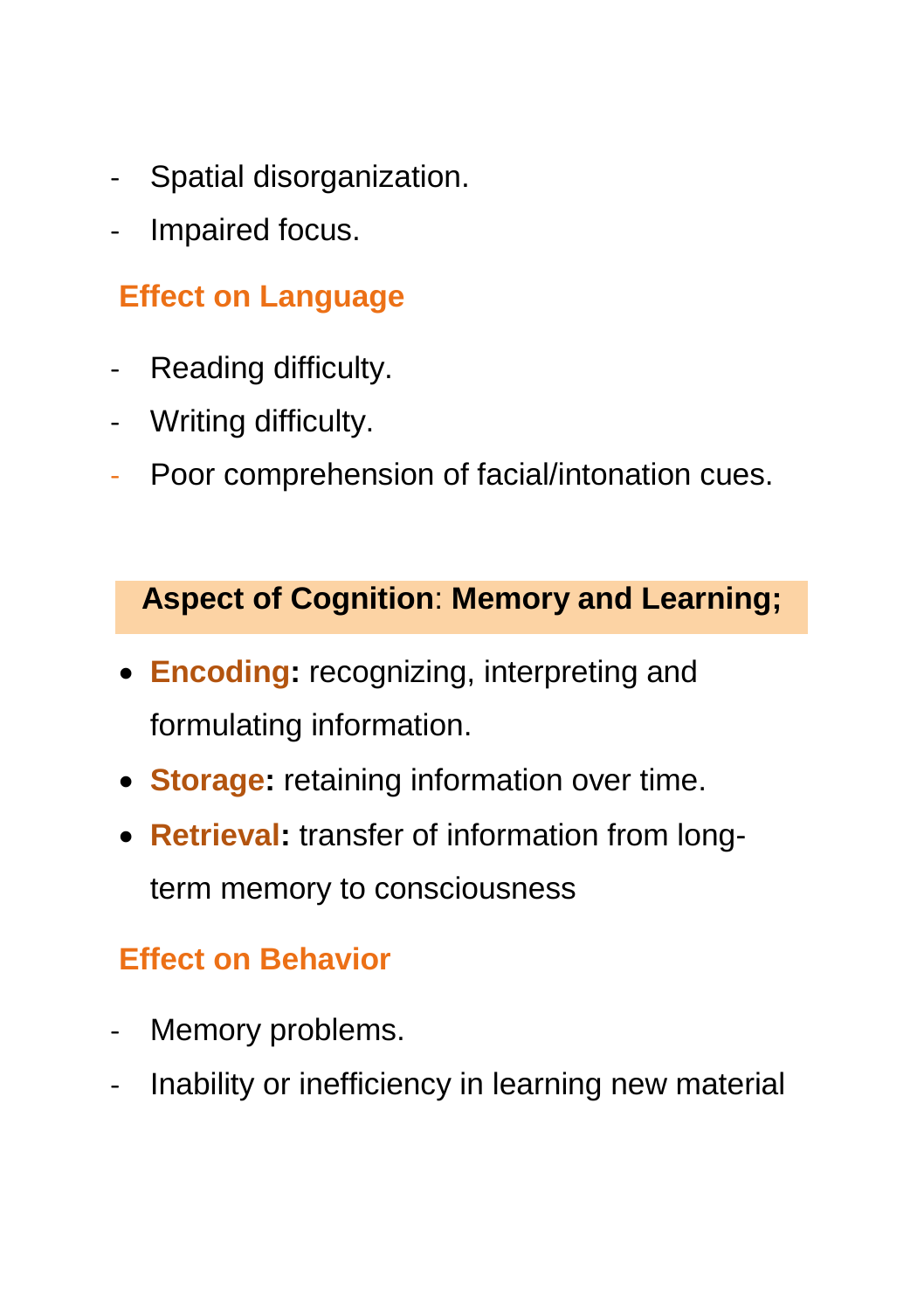- Problems in:
	- Following multi-step directions.
	- Reading/spelling comprehension

**Math** 

- Word finding problems.
- Poor integration of new/old information.
- Fragmented language.
- Impaired logic.

#### **Aspect of Cognition**: **Organizing Process;**

- Disorganization of tasks/time.
- Difficulty setting/maintaining goals.
- Poor problem solving.
- Poor self-direction, self-confidence, and social judgment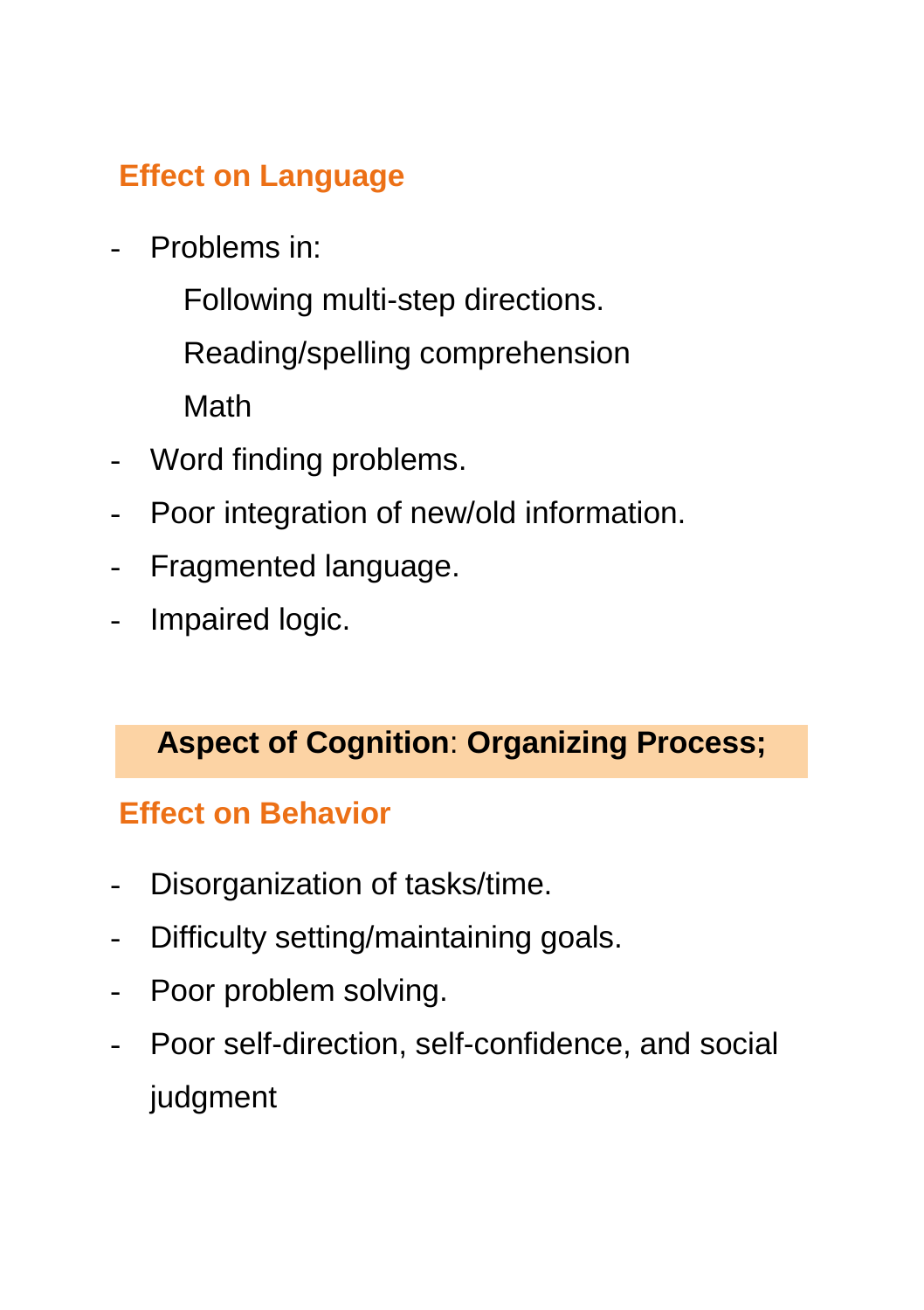- Disorganized verbal communication/writing.
- Difficulty expressing ideas.
- Poor conversation skills.

#### **Aspect of Cognition**: **Reasoning;**

Ability of the mind to think and understand things in a logic way and use of past experience.

### **Effect on Behavior**

- Easily swayed; impulsive.
- Vulnerable to propaganda.
- Problems with understanding consequences of behaviors.

### **Effect on Language**

Troubles in understanding/expressing (Abstract concepts)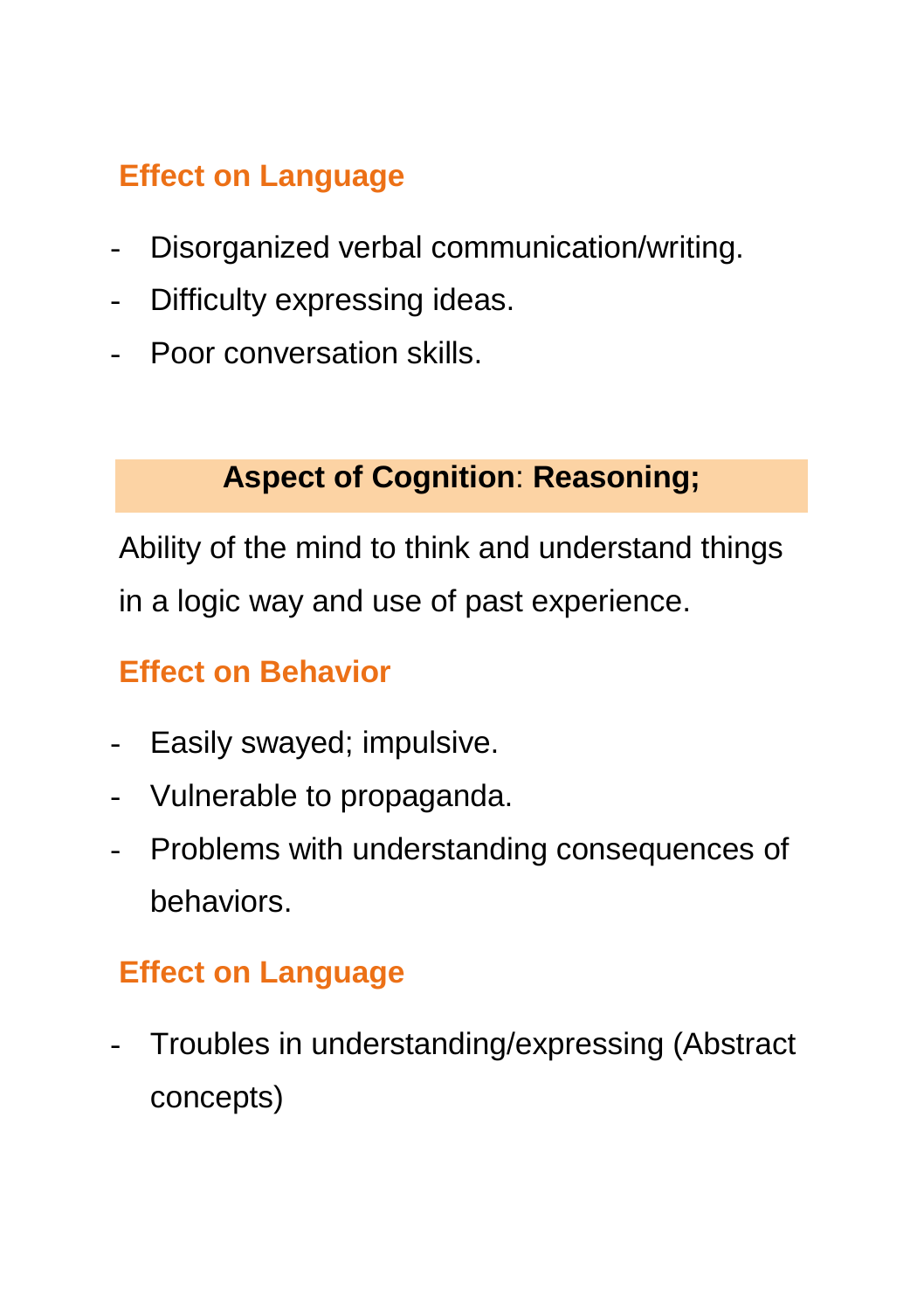- Humor, academic subjects, and complex conversations
- Impaired pragmatic skills

# **Aspect of Cognition**: **Problem Solving and Judgment;**

- Identifving goals:
	- Identifying relevant information.
	- Selecting solutions.
	- Judgment: prediction of consequences and acting appropriately

- Impulsive; uses trial and error approach.
- Hardness in predicting consequences.
- Shallow reasoning.
- Poor (Safety, Use of compensatory strategies)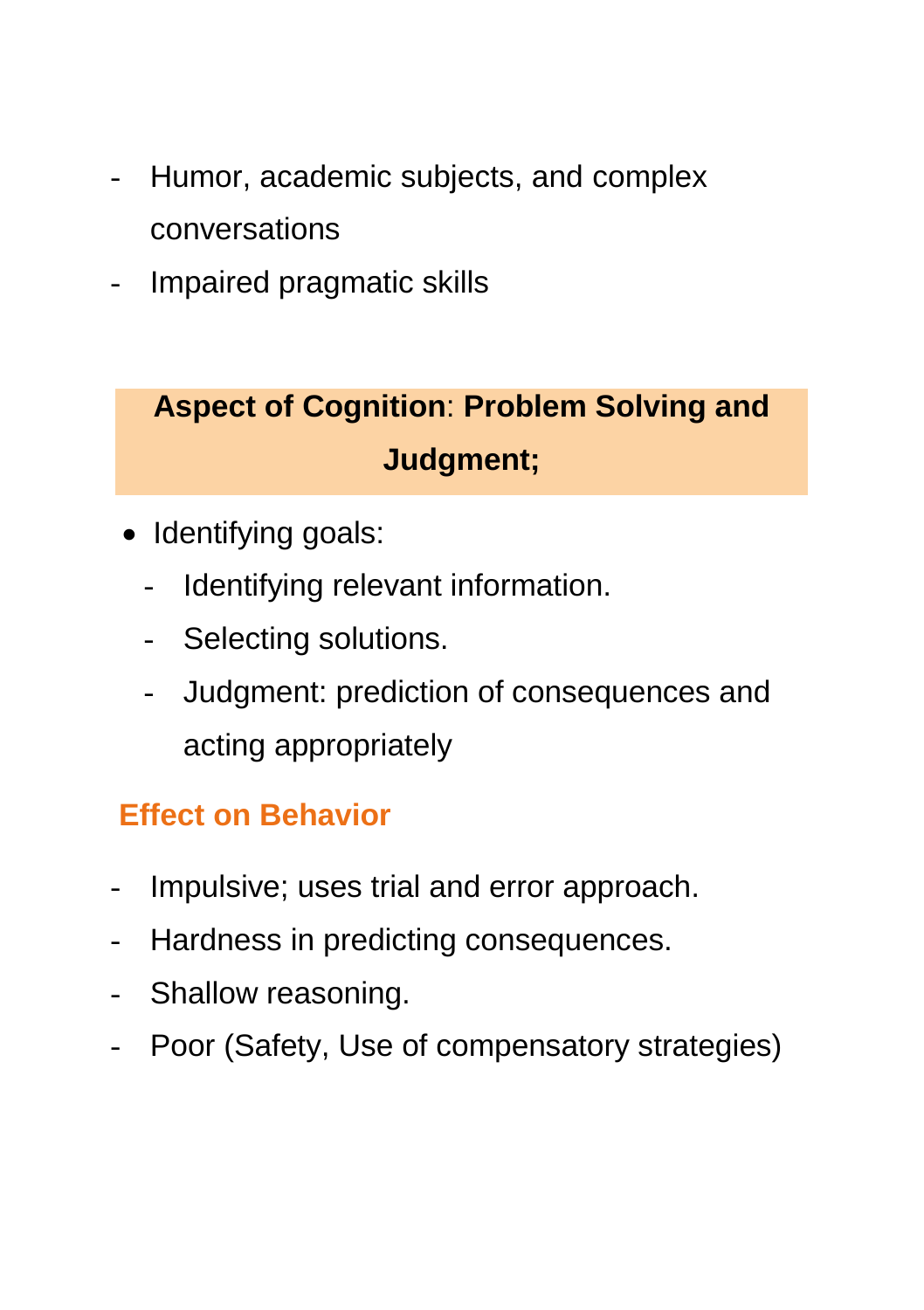- Difficulties in:
	- higher academic tasks
	- understanding behaviors
- Socially inappropriate behavior.